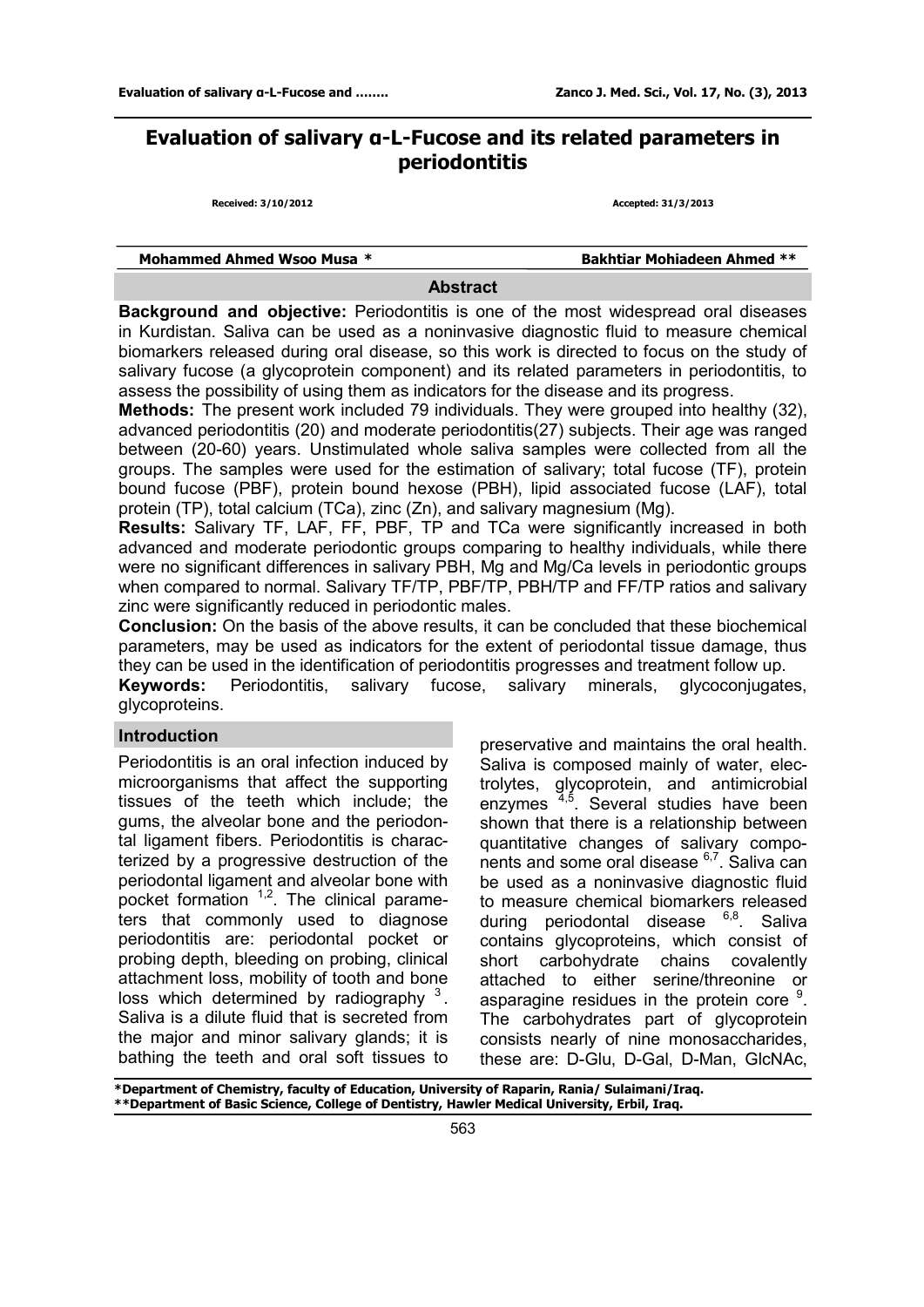GalNAc, α-L-fucose, sialic acid, L-Arabinose and D-xylose  $10$ .  $\alpha$ -L-Fucose is also a component of saliva and its level is correlate well with synthesis and secretion of glycoprotein <sup>11</sup>. α-L-Fucose is an important component of many N- and O- linked glycans and glycolipids produced by mammalian cells  $12$ . It is a methyl pentose sugar similar to galactose except for the loss of the alcohol group on carbon number 6<sup>13</sup>. It is found on various cell membranes and play an important role in cell-cell adhesion <sup>14</sup>. Studies have been shown that, serum and salivary fucose and its related parameters are important in the detection of oral disease (gingivitis, periodontitis and oral cancer)  $15,16$ . The present work was designed to evaluate the salivary fucose and its related parameters in patients with periodontitis. Thus this work may be a primary step in investigating the possibility of using these salivary biochemical parameters as a diagnostic tool in periodontal diseases. Thus the aims of this study is to Assess the salivary glycoproteins in periodontitis, throughout evaluating salivary total α-L-Fucose (TF) and its related parameters including; protein bound fucose (PBF), lipid associated fucose (LAF), free fucose (FF), protein bound hexoses (PBH), total protein (TP), and some salivary electrolytes that related with glycoproteins, such as: total calcium, magnesium and zinc in periodontitis.

### **Methods**

The present study was carried out in Erbil city. The data were collected through a personal interview and clinical periodontal examination in the dental teaching clinics at College of Dentistry, Hawler Medical University, and Khanzad Specialized Dental Center during the period of 10th November 2010 up to 1<sup>st</sup> April 2011.

### **Subjects (Study populations):**

The subjects composed of two categories: 1. Thirty two healthy males (normal or control group), they represented individuals were free from all disease and they didn't take any medications at least 15 days Before sampling, their age rang was beween (20-54) years.

2. Forty seven male patients with periodontitis free of other diseases, their age rang was (20-60) years. These patients are classified into; advanced periodontitis (20) and moderate periodontitis (27), depending on the severity of the disease.

## **Clinical measurement:**

The clinical periodontal examination measurement were carried out by the specialized dentists, to measure the bleeding on probing, pocket depth (PD), mobility of teeth and clinical attachment loss (CAL). Pocket depth (PD) was measured with calibrated periodontal probe (Williams probe) at four sides per tooth  $3,17$ .

### **Saliva collection:**

Unstimulated whole saliva samples were collected around 9 am to 12 pm, 2 hours after the subjects had breakfast <sup>18</sup>. The collected saliva was centrifuged for 10 minutes at (1000 g) to obtain a clear supernatant fluid  $15$ , then each sample was divided into three portions and they were stored at  $-20^{\circ}$ C, until analysis.

## **Methods:**

1- Salivary TP was determined by Biuret method described by Gornall et al<sup>19,20</sup>, using a special kit.

2- Salivary TF level was estimated using Dische& Shettles method<sup>21-23</sup>.

3- Salivary PBF level was determind using Dische& Shettles method $^{21-24}$ .

4- Salivary LAF level was determined depending on Katopodis method $^{22,25,26}$ .

5- Salivary PBHex level was estimated depending on orcinol reaction $24-26$ .

6- Salivary TCa**,** Mg and Zn were determined by atomic absorption spectropy.

7- The ratio of each of the above parameters to TP was calculated.

**Statistical analysis:** All data were expressed as mean ± standard error (SE). The statistical analysis was carried out using Statistical software (SSPS version 11.5). Data analysis was made using one-way analysis of variance (ANOVA). The result were considered statistically significant(S) if the  $(P \le 0.05)$  and highly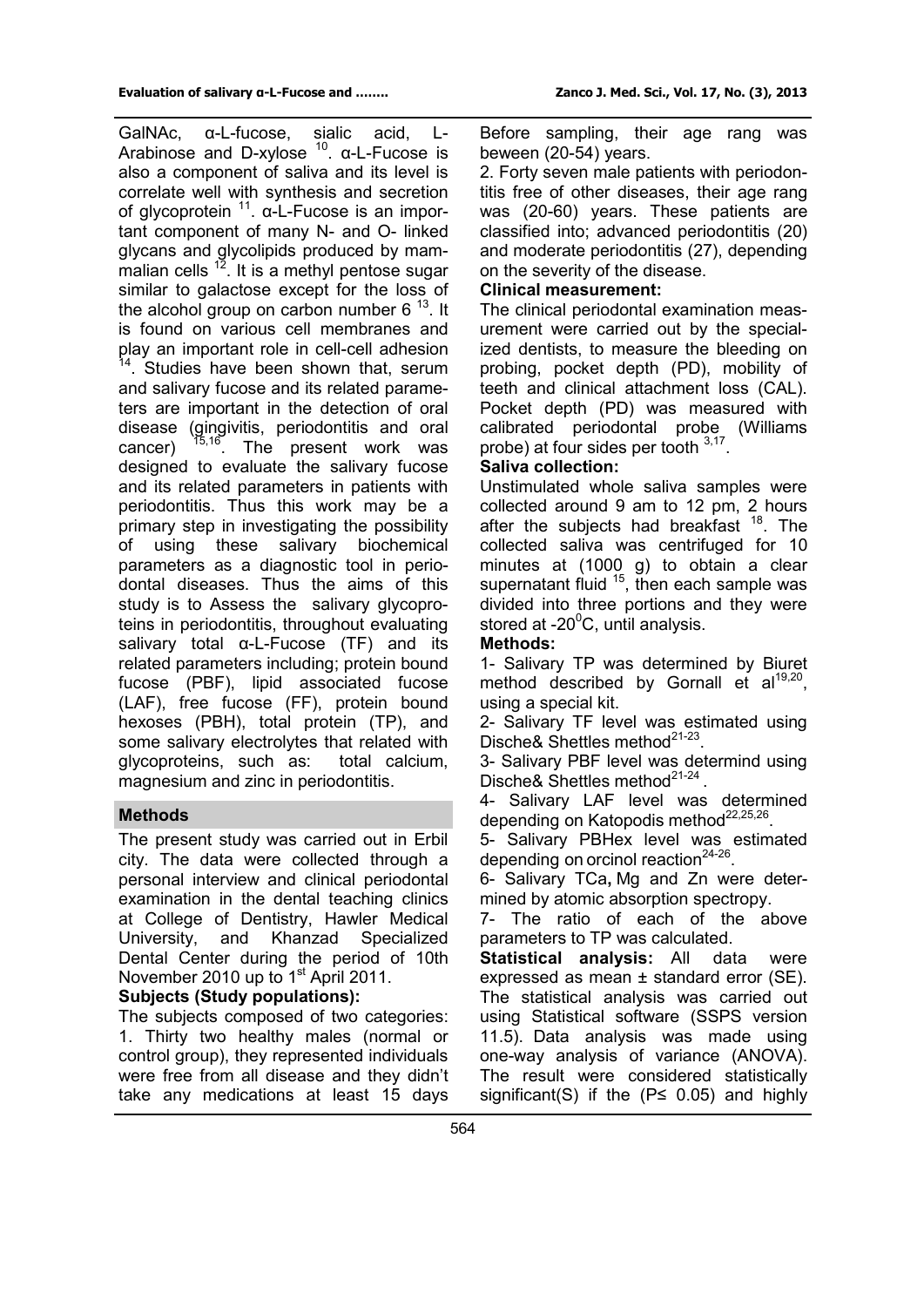#### **Results**

The mean and standard error (±SE) of salivary TF, PBF, FF, LAF, PBH and TP in moderate periodontitis, advanced periodontitis and normal groups are given in Table 1. The levels of TF in moderate and advanced periodontitis were significantly (P≤0.05) higher comparing to normal group . Salivary PBF was significantly higher in advanced periodontitis when compared to normal group, whereas no significant difference was observed between moderate periodontitis and normal group. The levels of LAF in moderate and advanced periodontitis groups were significantly (P≤0.05) higher comparing to normal group. The patients with moderate and advanced periodontitis had significantly (P≤0.05) higher levels of free fucose when compared to normal group . Salivary TP levels in moderate and advanced periodontitis groups were significant (P≤0.001) high comparing to the normal

group, whereas PBH levels showed no significant difference in patients with periodontitis comparing to normal males. Table 2 and figure 1 show the mean and standard error  $(\pm S.E)$  values of salivary TF/TP, PBF/TP, FF/TP and PBH/TP ratios. The values of these ratios were significantly decreased in patients with advanced and moderate periodontitis groups when compared to normal group. Table 3, shows the comparison of the levels of calcium, magnesium, Mg/Ca ratio and zinc among the patients with moderate and advanced periodontitis and normal males. A significance increase (P≤0.05) in the levels of calcium in patients with advanced periodontitis was observed comparing to normal group. Salivary zinc levels significantly decreased (P≤0.05) in the periodontitis compared to the healthy subjects, whereas non-significant difference was observed in the levels of salivary magnesium and Mg/Ca ratio among patients with moderate, advanced periodontitis and normal groups.

| <b>Table 1:</b> The mean, and standard error $(\pm SE)$ of salivary total fucose and fucose related |  |  |
|-----------------------------------------------------------------------------------------------------|--|--|
| parameters in periodontitis and normal groups.                                                      |  |  |

| <b>Chemical</b><br>parameters | Groups                 | N  | <b>Mean</b> | ±S.E              |  |
|-------------------------------|------------------------|----|-------------|-------------------|--|
| $*TF$ (mg/dL)                 | Moderate periodontitis | 27 | 15.64       | $1.11^{b}$        |  |
|                               | Advanced periodontitis | 20 | 18.19       | $1.36^{b}$        |  |
|                               | Normal male            | 32 | 10.73       | 0.57 <sup>a</sup> |  |
| *PBF (mg/dL)                  | Moderate periodontitis | 27 | 2.89        | 0.23 <sup>a</sup> |  |
|                               | Advanced periodontitis | 20 | 3.85        | $0.58^{b}$        |  |
|                               | Normal male            | 32 | 2.58        | $0.24^{a}$        |  |
| *LAF (mg/dL)                  | Moderate periodontitis | 27 | 6.61        | $0.54^{b}$        |  |
|                               | Advanced periodontitis | 20 | 6.66        | $0.45^{b}$        |  |
|                               | Normal male            | 32 | 4.70        | $0.34^{a}$        |  |
| $*FF$ (mg/dL)                 | Moderate periodontitis | 27 | 6.16        | 0.69 <sup>b</sup> |  |
|                               | Advanced periodontitis | 20 | 7.69        | 0.91 <sup>b</sup> |  |
|                               | Normal male            | 32 | 3.46        | $0.42^a$          |  |
|                               | Moderate periodontitis | 27 | 11.86       | 0.99 <sup>a</sup> |  |
| *PBH (mg/dL)                  | Advanced periodontitis | 20 | 12.69       | 1.03 <sup>a</sup> |  |
|                               | Normal male            | 32 | 13.26       | $1.14^{a}$        |  |
|                               | Moderate periodontitis | 27 | 1.65        | $0.14^{b}$        |  |
| **TP $(gm/dL)$                | Advanced periodontitis | 20 | 1.89        | $0.19^{b}$        |  |
|                               | Normal male            | 32 | 0.47        | 0.04 <sup>a</sup> |  |

Different letters in the same column refer to significant changes, while similar letters refer to non-significant changes. \*\* (P≤0.001), \*(P≤0.05) .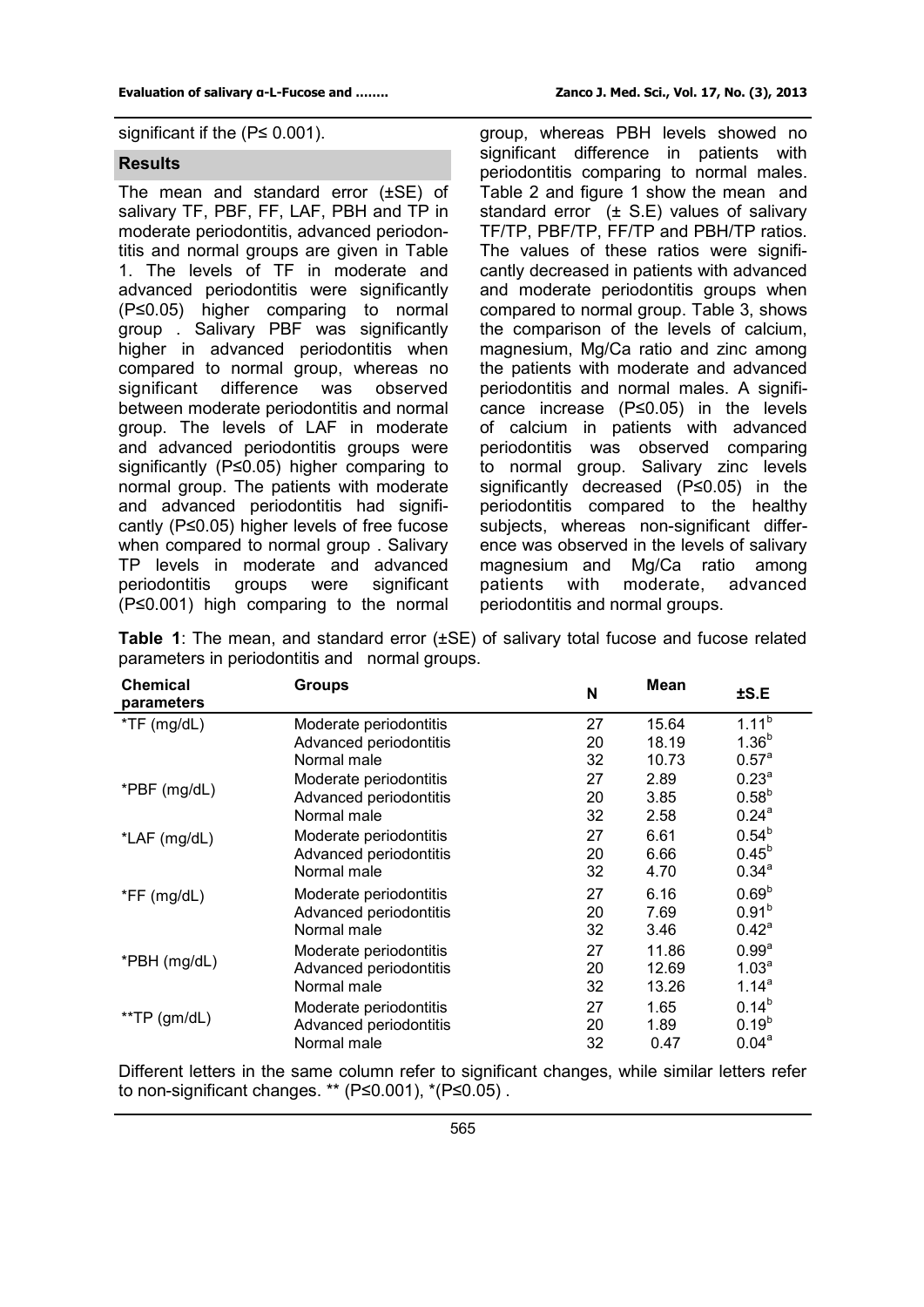| Chemical parameters | Groups                 | Ν  | Mean  | $\pm$ S.E         |
|---------------------|------------------------|----|-------|-------------------|
| TF/TP               | Moderate periodontitis | 27 | 10.60 | $0.79^{a}$        |
| (mg/gm)             | Advanced periodontitis | 20 | 11.33 | 1.28 <sup>a</sup> |
|                     | Normal male            | 32 | 26.40 | $1.94^{b}$        |
| PBF/TP              | Moderate periodontitis | 27 | 2.05  | 0.20 <sup>a</sup> |
| (mg/gm)             | Advanced periodontitis | 20 | 2.28  | 0.38 <sup>a</sup> |
|                     | Normal male            | 32 | 6.31  | $0.64^{b}$        |
| FF/TP               | Moderate periodontitis | 32 | 4.36  | 0.51 <sup>a</sup> |
| (mg/gm)             | Advanced periodontitis | 27 | 4.98  | $0.80^{a}$        |
|                     | Normal male            | 20 | 8.03  | 1.01 <sup>b</sup> |
| PBH/TP              | Moderate periodontitis | 32 | 8.42  | $0.94^{\text{a}}$ |
| (mg/gm)             | Advanced periodontitis | 27 | 8.00  | 1.01 <sup>a</sup> |
|                     | Normal male            | 20 | 33.21 | $3.54^{b}$        |

**Table 2**: Salivary total fucose and fucose related parameters to total protein ratio in periodontitis and normal males.



**Figure 1:** Comparison of salivary total fucose, protein bound fucose, free fucose, and protein bound hexose to total proteins ratio between periodontitis and normal groups.

**Table 3:** The mean and standard error (SE) for salivary calcium, magnesium, Mg/Ca ratio, and zinc in periodontitis and normal groups.

| <b>Chemical parameters</b> | <b>Groups</b>          | N  | Mean | ±S.E               |
|----------------------------|------------------------|----|------|--------------------|
| Magnesium                  | Moderate periodontitis | 27 | 2.52 | $0.31^{a}$         |
| (ppm)                      | Advanced periodontitis | 20 | 2.98 | $0.42^a$           |
|                            | Normal male            | 21 | 2.60 | 0.26 <sup>a</sup>  |
| Zinc(ppm)                  | Moderate periodontitis | 27 | 0.70 | 0.04 <sup>a</sup>  |
|                            | Advanced periodontitis | 20 | 0.81 | 0.05 <sup>a</sup>  |
|                            | Normal male            | 21 | 1.04 | 0.06 <sup>b</sup>  |
|                            | Moderate periodontitis | 27 | 3.80 | $0.37^{a,b}$       |
| Calcium                    | Advanced periodontitis | 20 | 4.71 | $0.54^{b}$         |
| (mg/dL)                    | Normal male            | 32 | 3.37 | 0.23 <sup>a</sup>  |
|                            | Moderate periodontitis | 27 | 0.78 | $0.095^{\text{a}}$ |
| Mg/Ca                      | Advanced periodontitis | 19 | 0.89 | 0.28 <sup>a</sup>  |
|                            | Normal male            | 20 | 0.73 | 0.09 <sup>a</sup>  |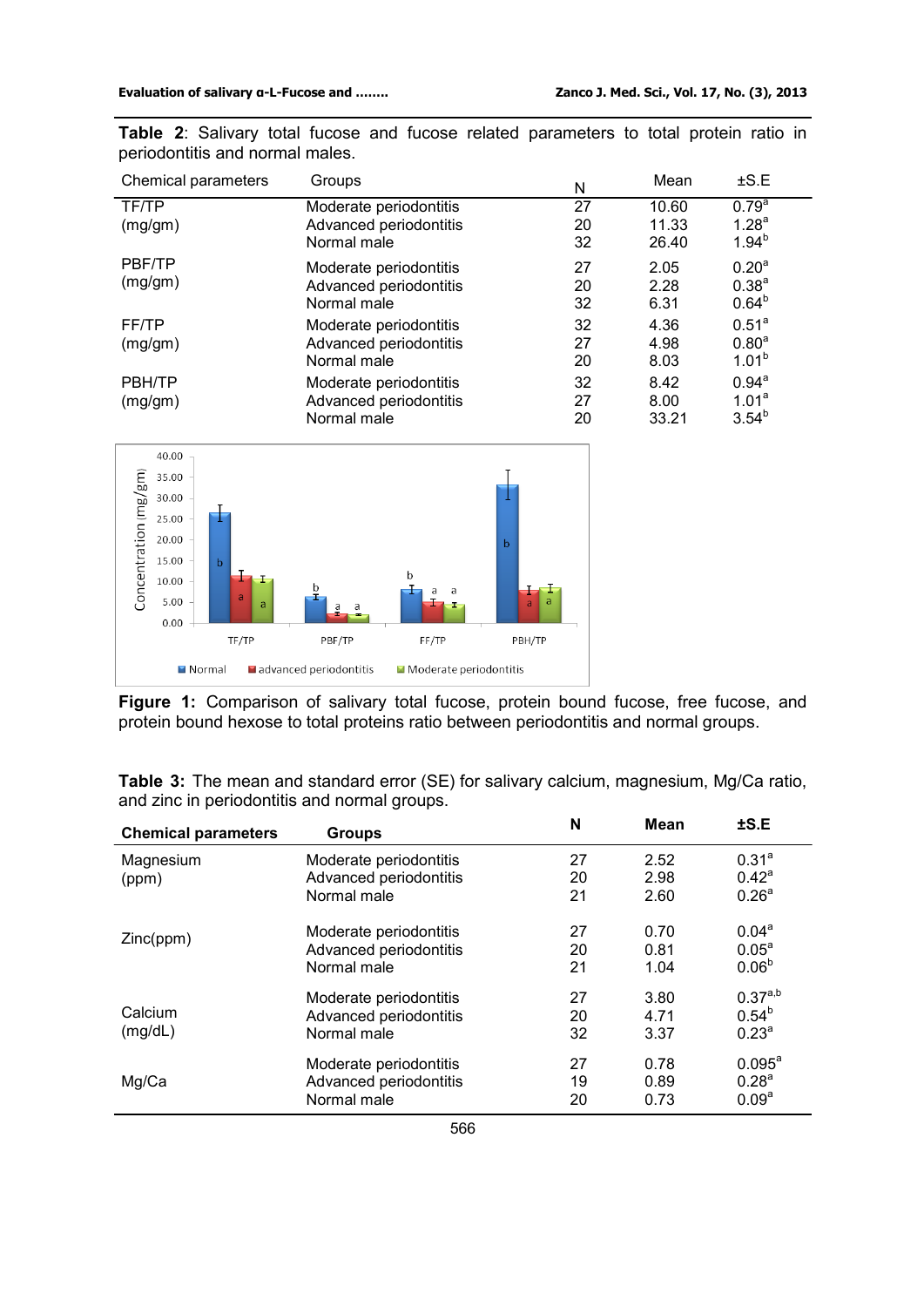#### **Discussion**

Glycoproteins are compounds composed of protein and carbohydrate, in which the sugars are hardly linked to the peptide. Changes in the levels of different glycoproteins have been associated with different types of disease. Among the nine sugars present in the structure of GPs, fucose can be used reliably and conveniently for the investigations of glycoprotein synthesis and secretion <sup>10</sup>. The fucose levels elevation in these pathological conditions was interpreted by the alteration in both Glycoproteins metabolism and fucosylation of Glycoproteins. In the present study, salivary TF, LAF, and FF levels were significantly elevated in both moderate and advanced periodontitis compared to normal group, while a significant increase in salivary PBF was observed only in advanced periodontitis patients. This increase in salivary fucose parameters in periodontitis might represent the breakdown of plasma and tissue glycoproteins which may occur as a result of inflammation  $27$ . There is indirect evidence to indicate that, increased salivary glycoprotein level is offset by increased fucosidase activity that causes the breakdown of saliva and tissue glycoproteins  $15$ . Thus periodontitis may cause an increase in fucosidase activity. L-fucosidase,which is a lysosomal enzyme present in all mammalian cells, and an important enzyme for fucose catabolism. It is also responsible for the alteration of fucosylation status of glycoproteins <sup>16</sup>. The results of salivary total protein showed a significant increase in moderate and advanced periodontitis subgroups when compared to normal group. The increase in salivary total protein concentration in periodontitis patients may be related to the salivary glands, which had responded to inflammatory disease (periodontitis) by enhancing synthesis of acinar proteins. The synthesis of protein or glycoprotein increased with progression severity of periodontal disease  $28$ . In addition, the rise in salivary albumin also plays a role in the

rise in the total proteins. High salivary albumin levels that found in subjects with gingivitis and periodontitis, may be due to the leakage of plasma proteins as a results of the inflammation  $29$ . Thus, the results of the present study indicated that salivary total protein concentration can be used as a biochemical marker for periodontal disease. The results also indicated that salivary total protein levels increased with the degree of gingival inflammation and probing pocket depth. In general, the ratios of salivary TF, PBF, FF and PBH to total protein in advanced and moderate periodontitis were significantly reduced when compared to normal individuals. Thus decrease these appears to be a characteristic feature of oral diseases. It is possible that, the decrease of these parameters may be due to increase in glycosidases  $30$ , and Fucosidase <sup>16</sup>, and may be due to increase in utilization of the released oligosaccharide units by microorganisms. Salivary total calcium concentrations were increased significantly in advanced periodontitis. A high level of salivary calcium is closely related to the rapid demineralization of plaque in periodontitis  $31$ . Increasing in salivary calcium was also correlated with increasing in salivary glycoprotein or protein in patient with periodontitis. Elevation of salivary total calcium in periodontitis, may be associated with bone resorption, which occurs when host cells respond to periodontal pathogenic bacteria, by releasing of cytokines <sup>32</sup>. Salivary zinc concentration significantly reduced in advanced and moderate periodontitis subgroups when compared to the normals. Several studies showed that patients with periodontitis had decreased serum Zn levels when compared to normal group  $33,34$ . The decrease in salivary zinc in periodontitis, may be related to increase in rate of zinc as salt deposition in cementum and plaque of involved teeth. These elevations in zinc in cementum and plaque, and decreasing in saliva, may play roles in the progress of periodontitis  $35$ . In general, the salivary magnesium level and Mg/Ca.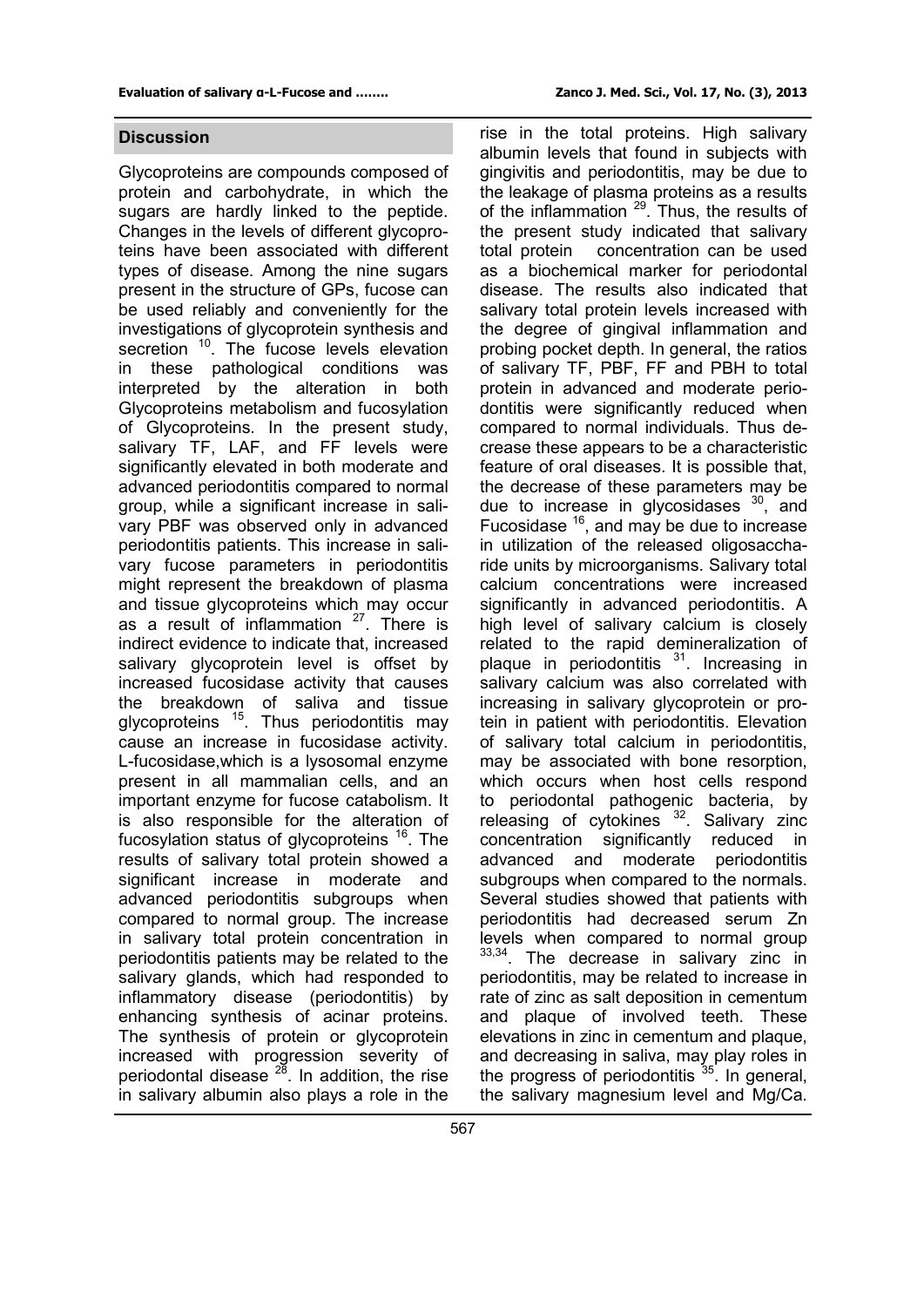ratio did not change in periodontitic when compared to normal group. Yoshihara *et al*. <sup>36</sup> indicated that, the levels of calcium and magnesium in serum are associated with periodontal disease. They published that lower level in serum  $Ca^{2+}/Mg^{2+}$  ratio was associated with periodontal disease progression in Japanese elderly smokers. On the basis of the results of the present study, it can be concluded that these biochemical parameters, may be used as indicators for the extent of periodontal tissue damage. Thus they can be used in the identification of periodontitis progresses and treatment follow up.

#### **References**

- 1. Kim, S-C.; Kim, O-S.; Kim, O-J.; Kim, Y-J.; Chung, H-J. Antioxidant profile of whole saliva after scaling and root planing in periodontal disease. Journal of Periodontal & Implant Science. 2010;40:164-71.
- 2. Dhotre, P.S.; Suryakar, A.N.; Bhogade R.B. Oxidative stress in periodontitis: A critical link to cardovascular disease. Biomedical Res. 2011; 22(2):178-82.
- 3. Gieorgijewska, A.; Adamczyk-Mościcka, M.; Pawlik, M.; Krajewski, J.; Górska, R.; Lank O.; et al. Periodontal status evaluation in patients with diagnosed IBD: Crohn's disease and ulcerative colitis. Gastroenterologia Polska. 2011;18 (1): 8-11.
- 4. De Almeida, P.D-V.; Grégio, A.M.T.; Machado, M.A.N.; De Lima, A.A.S.; Azevedo, L.R. Saliva composition and functions: A comprehensive review. Journal Contemporary Dental Practice. 2008;9(3): 1-11.
- 5. Preethi, B.P.; Reshma, D.; Anand, P. Evaluation of flow rate, pH, buffering capacity, calcium, total proteins and total antioxidant capacity levels of saliva in caries free and caries active children: An in vivo study. Ind. J. Clin. Biochem. 2010;25(4): 425-8.
- 6. Miller, C.S.; King, J.C.P.; Langub, M.C.; Kryscio, R.J.; Thomas, M.V. Salivary biomarkers of existing periodontal Disease. American Dental Association. 2006;137: 322-29.
- 7. Tomita, Y.; Nahoko, M.; Sumie, Y. Lipid in human parotid saliva with regard to caries experience. Journal of Oleo Science. 2008;57(2): 115-21.
- 9. Bimstein, E.; Small, P.A.; Magnusson, I. Leukocyte Esterase and protein levels in saliva, as indicators of gingival and periodontal diseases in children. Pediatric Dentistry. 2004;26(4): 310-5.
- 10. Kamerling, J. Structural studies on glycoprotein glycans. Pure & Appl. Chern. 1994;66(10/11): 2235 -8.
- 11. Haddad, A. Radioactive fucose as a tool for studying glycoprotein secretion. Brazilian journal of medical and biological research. 1998;13(2):207- 13.
- 12. Joseph, A. Serum and Salivary Sialic acid levels in different grades of oral squamous cell carcinoma and premalignancy comparative and correlative study. MSc. Thesis. Rajiv Gandhi University of Health Sciences, Bangalore, 2006.
- 13. Becker, D.J.; Lowe, J B. Fucose : biosynthesis and biological function in mammals. Glycobiology. 2003;13(7): 41R-53R.
- 14. Abbass, L.B; Ahmed, S.A. Serum total α-Lfucose and related parameters in breast cancer as tumor marker. Journal of family Medicine.2011; 9(1): 3-8.
- 15. Park, D.; Ryu, K.S.; Choi ,J.K.; Park, C. Characterization and role of fucose mutarotase in mammalian cells. Glycobiology. 2007;17(9): 955- 62.
- 16. Shetty, P. K.; Pattabiraman T.N. Salivary glycoproteins as indicators of oral diseases. Indian J. Clin. Biochem.2004;19(1): 97-101.
- 17. Shah, M.; Telang, S.; Raval, G.; Shah, P.; Patel, P.S. Serum fucosylation changes in oral cancer and oral precancerous condition: Alpha-Lfucosidase as a marker. J. Cancer. 2008;113 (2):336-46
- 18. Mohammed, S. A. Periodontal health status among young adult patients aged (20-29) years attending periodontology teaching clinic (in Hawler city). MSc. thesis, College of Dentistry, Hawler medical Univeristy,2009.
- 19. Fábián, T.K.; Fejerdy, P.; Csermely, P. Saliva in health and disease, Chemical Biology of. Wiley encyclopedia of chemical biology. 2007;1-9.
- 20. Gornall, A. G.; Bardawill, C. J. and David, M. M. Determination of serum proteins by means of the biuret reaction. J. Biol. Chem. 1949;77: 751-66.
- 21. Tietz N.W. Text book of clinical chemistry, 3<sup>rd</sup> Ed. C.A. Curtis, E.R. Silverman L.M., Christensen R.H. 1995; P.523-4.
- 22. Dische, Z. and Shettles, L. B. 1948 Specific colors reactions of methyl pentoses and spectrophotometric micromethod for their determination J. Biol. Chem. 1948;175: 595-604.
- 23. Abbas, L.B. Changes in α-L-fucose and related parameters levels in Leukemia, Ph.D thesis, University of Salahaddin, College of Medincine-Erbil, 2004.
- 24. Yousif, N.,F. (2005) α-L-fucose as a possible diagnostic marker with other related parameters in thyroid dysfunction patients, Ph.D thesis, College of Ibn Al-Haitham, University of Baghdad, Baghdad, 2005.
- 25. Manoharan, S.; Padmanabhan, M.; Kolanjiappan, K.; Ramachandran, C. R. and Suresh, K. Analysis of glycoconjugates in patients with oral squamous cell carcinoma. Clinica Chimica Acta. 2004; 339: 91-6.